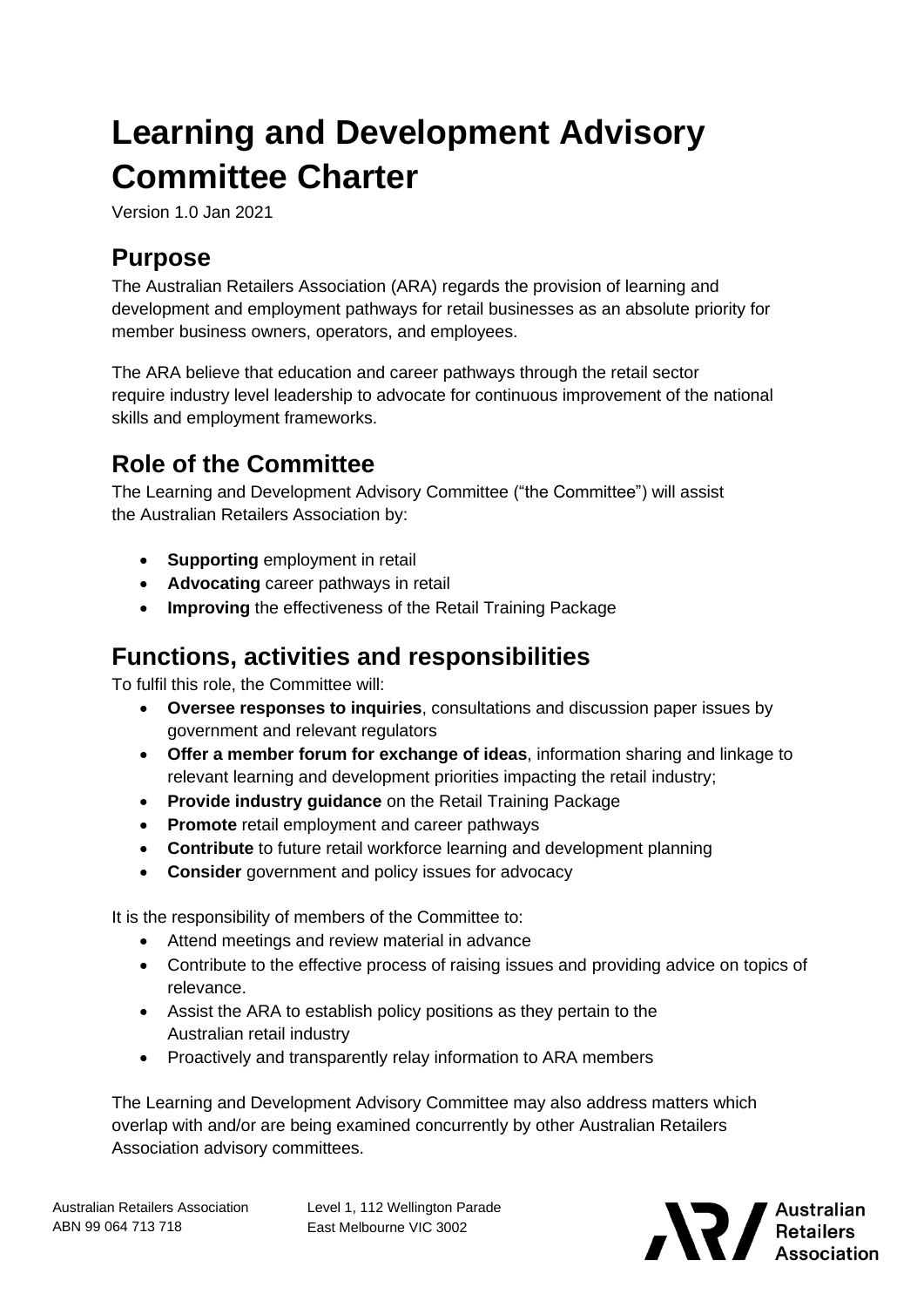## **Membership**

The Learning and Development Advisory Committee will comprise of leading HR and L&D professionals representing ARA Member organisations.

The Committee will:

- Consist of 15 or more committee members
- Committee members are expected to attend 60% of annual meetings and
	- o Actively participate in thought leadership
	- $\circ$  Actively recruit appropriate new members to the committee as required

Member roles:

- **The Chair:** The role of the Chair is to provide leadership. They must have strong communication skills to oversee the conduct at committee meetings, facilitating effective contribution and respectful relations between all committee member.
- **A Member:** The role of a member is to present views to the Committee on industry trends, policies, or government which impact the Retail Industry. The member may have representative dealings in another capacity that will contribute to the objectives of the Committee and provide intelligence when discussing issues.

### **Governance and Structure**

#### **Meetings**

The Committee will meet four times a year, with additional meetings to be scheduled as deemed necessary.

As considered appropriate by the Committee external guests will be invited to attend meetings.

**Related documents:** ARA Governance Support - Industry Committees Conduct of Meeting and Procedures

The Chatham House Rule applies to all Committee meetings and reads as follows: When a meeting, or part thereof, is held under the Chatham House Rule, participants are free to use the information received, but neither the identity nor the affiliation of the speaker(s), nor that of any other participant, may be revealed.

#### **Escalation of Policy / Advocacy Matters**

Where the Committee advises the ARA pursue a particular course of action, the Committee will:

- Raise issues with the ARA Secretariat for possible addition to the meeting agenda
- Escalate agreed proposals to the Committee Chair for action
- The Chair will make a recommendation to the ARA Executive representative for ARA consideration
- The ARA will inform Committee members on the progress and outcome of proposals at subsequent meetings

Level 1, 112 Wellington Parade East Melbourne VIC 3002